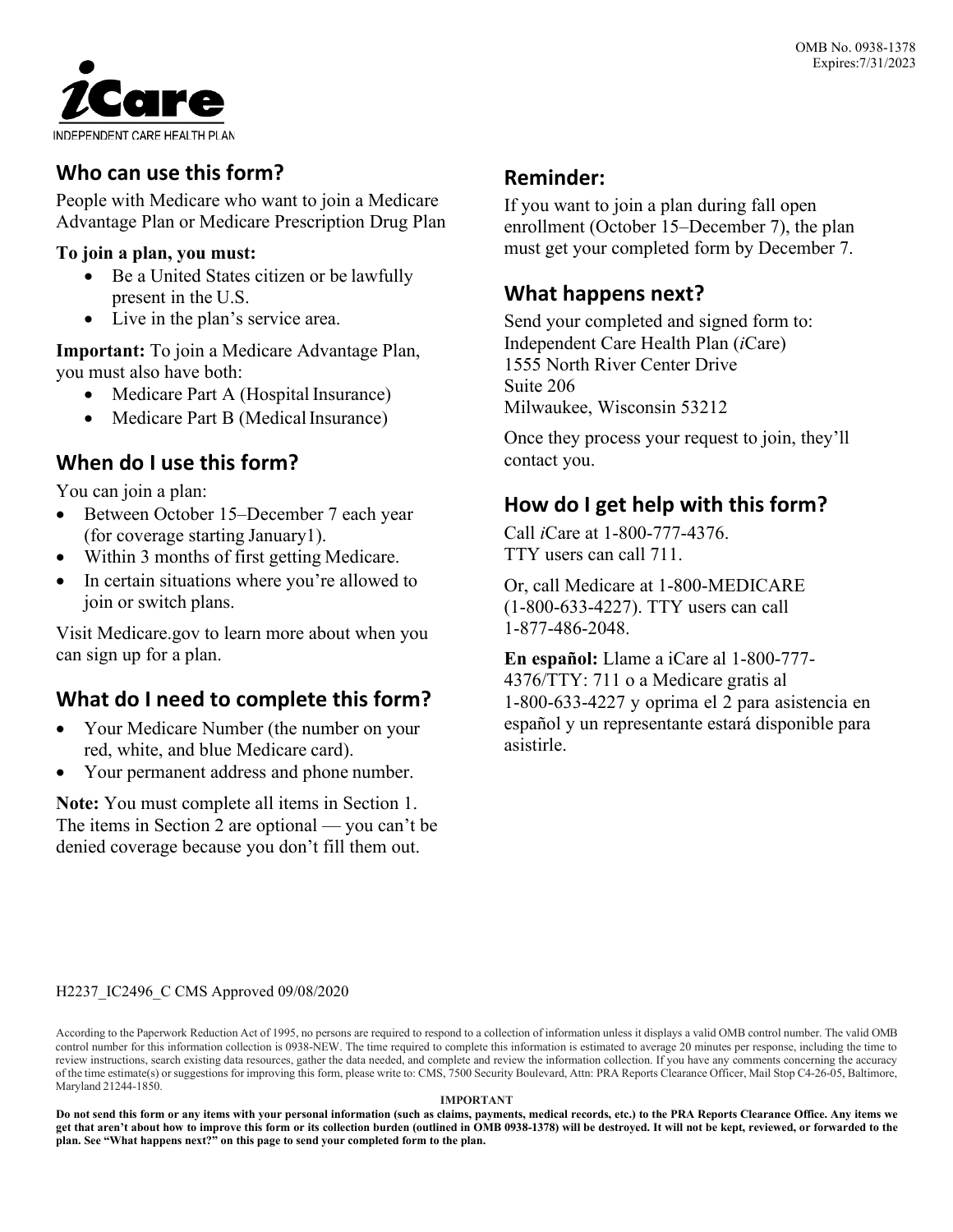| Section 1 – All fields on this page are required (unless marked optional)                                                                                                                                                                                                                                                                                                                                                                                                                                                                                                |                                        |                |                     |                                                  |
|--------------------------------------------------------------------------------------------------------------------------------------------------------------------------------------------------------------------------------------------------------------------------------------------------------------------------------------------------------------------------------------------------------------------------------------------------------------------------------------------------------------------------------------------------------------------------|----------------------------------------|----------------|---------------------|--------------------------------------------------|
| Select the plan you want to join:                                                                                                                                                                                                                                                                                                                                                                                                                                                                                                                                        |                                        |                |                     |                                                  |
| Care Medicare Plan (HMO D-SNP)                                                                                                                                                                                                                                                                                                                                                                                                                                                                                                                                           |                                        |                |                     | <i>iCare Family Care Partnership (HMO D-SNP)</i> |
| FIRST name:                                                                                                                                                                                                                                                                                                                                                                                                                                                                                                                                                              | LAST name:                             |                | MIDDLE initial:     |                                                  |
| Birth date: (MM/DD/YYYY)                                                                                                                                                                                                                                                                                                                                                                                                                                                                                                                                                 | Sex:                                   | Phone number:  |                     |                                                  |
|                                                                                                                                                                                                                                                                                                                                                                                                                                                                                                                                                                          | Male<br>Female                         |                |                     |                                                  |
| Permanent Residence street address (Don't enter a P.O. Box):                                                                                                                                                                                                                                                                                                                                                                                                                                                                                                             |                                        |                |                     |                                                  |
|                                                                                                                                                                                                                                                                                                                                                                                                                                                                                                                                                                          |                                        |                |                     |                                                  |
| City:                                                                                                                                                                                                                                                                                                                                                                                                                                                                                                                                                                    | County:                                |                | State:              | ZIP Code:                                        |
| Mailing address, if different from your permanent address (PO Box allowed)                                                                                                                                                                                                                                                                                                                                                                                                                                                                                               |                                        |                |                     |                                                  |
| Street address:                                                                                                                                                                                                                                                                                                                                                                                                                                                                                                                                                          | City:                                  |                | ZIP Code:<br>State: |                                                  |
| <b>Your Medicare information:</b>                                                                                                                                                                                                                                                                                                                                                                                                                                                                                                                                        |                                        |                |                     |                                                  |
| <b>Medicare Number:</b>                                                                                                                                                                                                                                                                                                                                                                                                                                                                                                                                                  |                                        |                |                     |                                                  |
|                                                                                                                                                                                                                                                                                                                                                                                                                                                                                                                                                                          | Answer these important questions:      |                |                     |                                                  |
| Will you have other prescription drug coverage (like VA, TRICARE) in addition to <i>i</i> Care?<br>N <sub>0</sub><br>Yes                                                                                                                                                                                                                                                                                                                                                                                                                                                 |                                        |                |                     |                                                  |
| Name of other coverage:                                                                                                                                                                                                                                                                                                                                                                                                                                                                                                                                                  | Member number for this coverage:       |                |                     | Group number for this coverage:                  |
| Are you enrolled in your State Medicaid program?                                                                                                                                                                                                                                                                                                                                                                                                                                                                                                                         | Yes                                    | N <sub>0</sub> |                     |                                                  |
| If yes, please provider your Medicaid number:                                                                                                                                                                                                                                                                                                                                                                                                                                                                                                                            |                                        |                |                     |                                                  |
|                                                                                                                                                                                                                                                                                                                                                                                                                                                                                                                                                                          | <b>IMPORTANT: Read and sign below:</b> |                |                     |                                                  |
| • I must keep both Hospital (Part A) and Medical (Part B) to stay enrolled in an <i>i</i> Care plan.                                                                                                                                                                                                                                                                                                                                                                                                                                                                     |                                        |                |                     |                                                  |
| • By joining this Medicare Advantage Prescription Drug Plan, I acknowledge that <i>i</i> Care will share my<br>information with Medicare, who may use it to track my enrollment, to make payments, and for other<br>purposes allowed by Federal law that authorize the collection of this information (see Privacy Act Statement<br>below).                                                                                                                                                                                                                              |                                        |                |                     |                                                  |
| Your response to this form is voluntary. However, failure to respond may affect enrollment in the plan.                                                                                                                                                                                                                                                                                                                                                                                                                                                                  |                                        |                |                     |                                                  |
| The information on this enrollment form is correct to the best of my knowledge. I understand that if I<br>intentionally provide false information on this form, I will be disenrolled from the plan.                                                                                                                                                                                                                                                                                                                                                                     |                                        |                |                     |                                                  |
| • I understand that people with Medicare are generally not covered under Medicare while out of the country,<br>except for limited coverage near the U.S. border.                                                                                                                                                                                                                                                                                                                                                                                                         |                                        |                |                     |                                                  |
| I understand that when my coverage with <i>i</i> Care begins, I must get all of my medical and prescription drug<br>$\bullet$<br>benefits from <i>iCare</i> Medicare Plan or <i>iCare</i> Family Care Partnership. Benefits and services provided by <i>iCare</i><br>and contained in my <i>i</i> Care Medicare Plan or <i>iCare Family Care Partnership</i> "Evidence of Coverage"<br>document (also known as a member contract or subscriber agreement) will be covered. Neither Medicare nor<br><i>i</i> Care will pay for benefits or services that are not covered. |                                        |                |                     |                                                  |
| I understand that my signature (or the signature of the person legally authorized to act on my behalf) on this<br>application means that I have read and understand the contents of this application. If signed by an authorized<br>representative (as described above), this signature certifies that:                                                                                                                                                                                                                                                                  |                                        |                |                     |                                                  |
| 1) This person is authorized under State law to complete this enrollment; and                                                                                                                                                                                                                                                                                                                                                                                                                                                                                            |                                        |                |                     |                                                  |
| 2) Documentation of this authority is available upon request by Medicare.                                                                                                                                                                                                                                                                                                                                                                                                                                                                                                |                                        |                |                     |                                                  |

| Signature: | Today's date: |
|------------|---------------|
|            |               |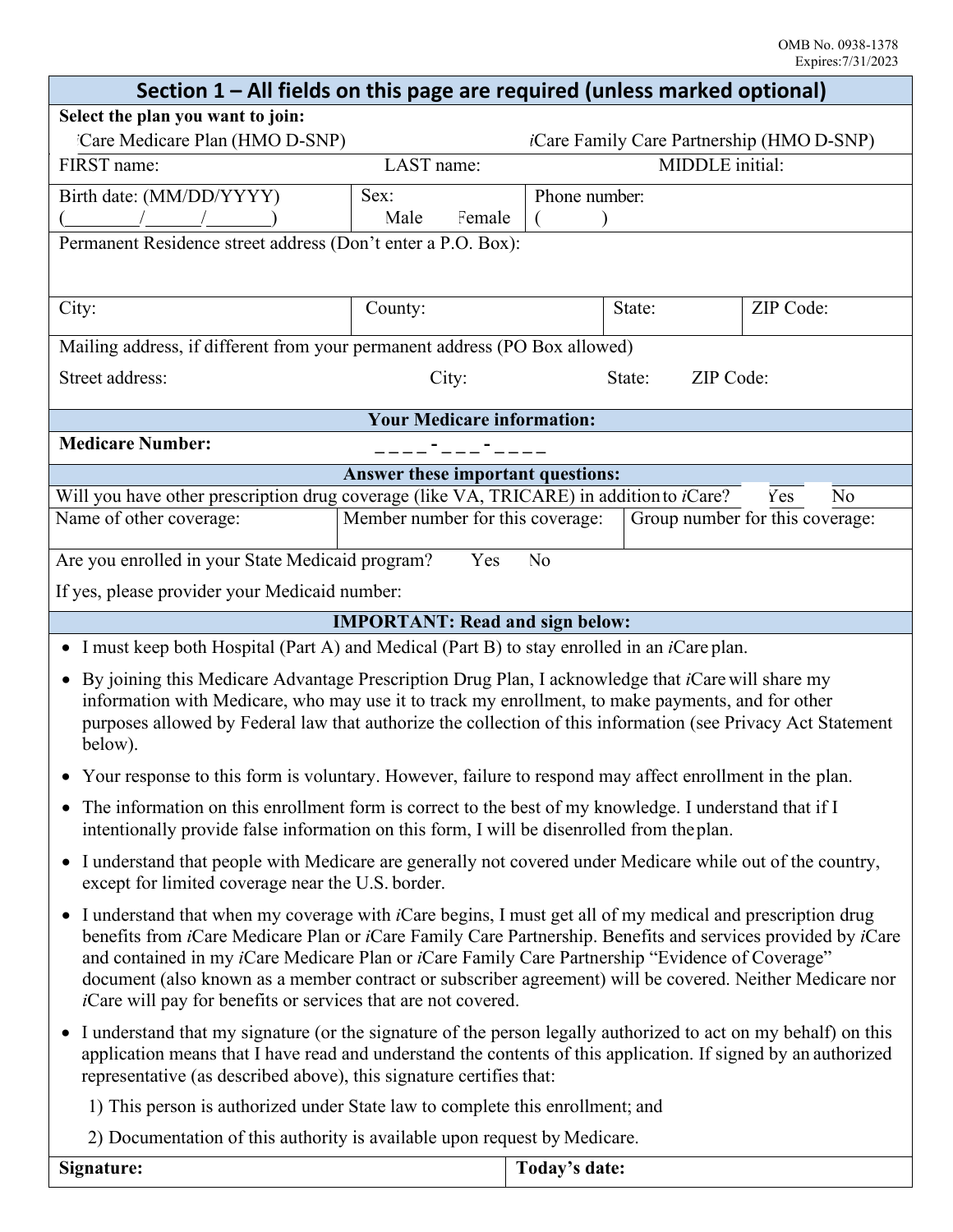| If you're the authorized representative, sign above and fill out these fields:                                                                                                                                                           |                                                 |  |  |  |
|------------------------------------------------------------------------------------------------------------------------------------------------------------------------------------------------------------------------------------------|-------------------------------------------------|--|--|--|
| Name:                                                                                                                                                                                                                                    | Address:                                        |  |  |  |
| Phone number:                                                                                                                                                                                                                            | Relationship to enrollee:                       |  |  |  |
| Section $2 - All fields on this page are optional$                                                                                                                                                                                       |                                                 |  |  |  |
| Answering these questions is your choice. You can't be denied coverage because you don't fill them out.                                                                                                                                  |                                                 |  |  |  |
| Do you require plan information in another language other than English or in an accessible format?                                                                                                                                       |                                                 |  |  |  |
| N <sub>o</sub><br>Yes                                                                                                                                                                                                                    |                                                 |  |  |  |
| Please check what language and/or accessible format you require:                                                                                                                                                                         |                                                 |  |  |  |
| <b>Braille</b><br>Large Print<br>Spanish                                                                                                                                                                                                 |                                                 |  |  |  |
| Please tell us if you need another language or accessible format:                                                                                                                                                                        |                                                 |  |  |  |
| Please contact <i>i</i> Care at 1-800-777-4376 if you need information in an accessible format or language other than<br>what is listed above. Our office hours are Monday - Friday, $8:30$ a.m. $-5:00$ p.m. TTY users should call 711. |                                                 |  |  |  |
| N <sub>o</sub><br>Do you work?<br>Yes                                                                                                                                                                                                    | N <sub>o</sub><br>Does your spouse work?<br>Yes |  |  |  |
| List your Primary Care Physician (PCP), clinic, or health center along with the phone number:                                                                                                                                            |                                                 |  |  |  |
| Email address:                                                                                                                                                                                                                           |                                                 |  |  |  |
| <b>Office Use Only</b>                                                                                                                                                                                                                   |                                                 |  |  |  |
| Name of staff member/agent/broker (if assisted in enrollment):                                                                                                                                                                           |                                                 |  |  |  |
| Plan ID#:                                                                                                                                                                                                                                | Effective date of coverage:                     |  |  |  |
| ICEP/IEP:                                                                                                                                                                                                                                | $AEP$ :                                         |  |  |  |
| SEP (type):                                                                                                                                                                                                                              | Not eligible:                                   |  |  |  |

#### **PRIVACY ACT STATEMENT**

The Centers for Medicare & Medicaid Services (CMS) collects information from Medicare plans to track beneficiary enrollment in Medicare Advantage (MA) or Prescription Drug Plans (PDP), improve care, and for the payment of Medicare benefits. Sections 1851 and 1860D-1 of the Social Security Act and 42 CFR §§ 422.50, 422.60, 423.30 and 423.32 authorize the collection of this information. CMS may use, disclose and exchange enrollment data from Medicare beneficiaries as specified in the System of Records Notice (SORN) "MedicareAdvantage Prescription Drug (MARx)", System No. 09-70-0588. Your response to this form is voluntary. However, failure to respond may affect enrollment in the plan.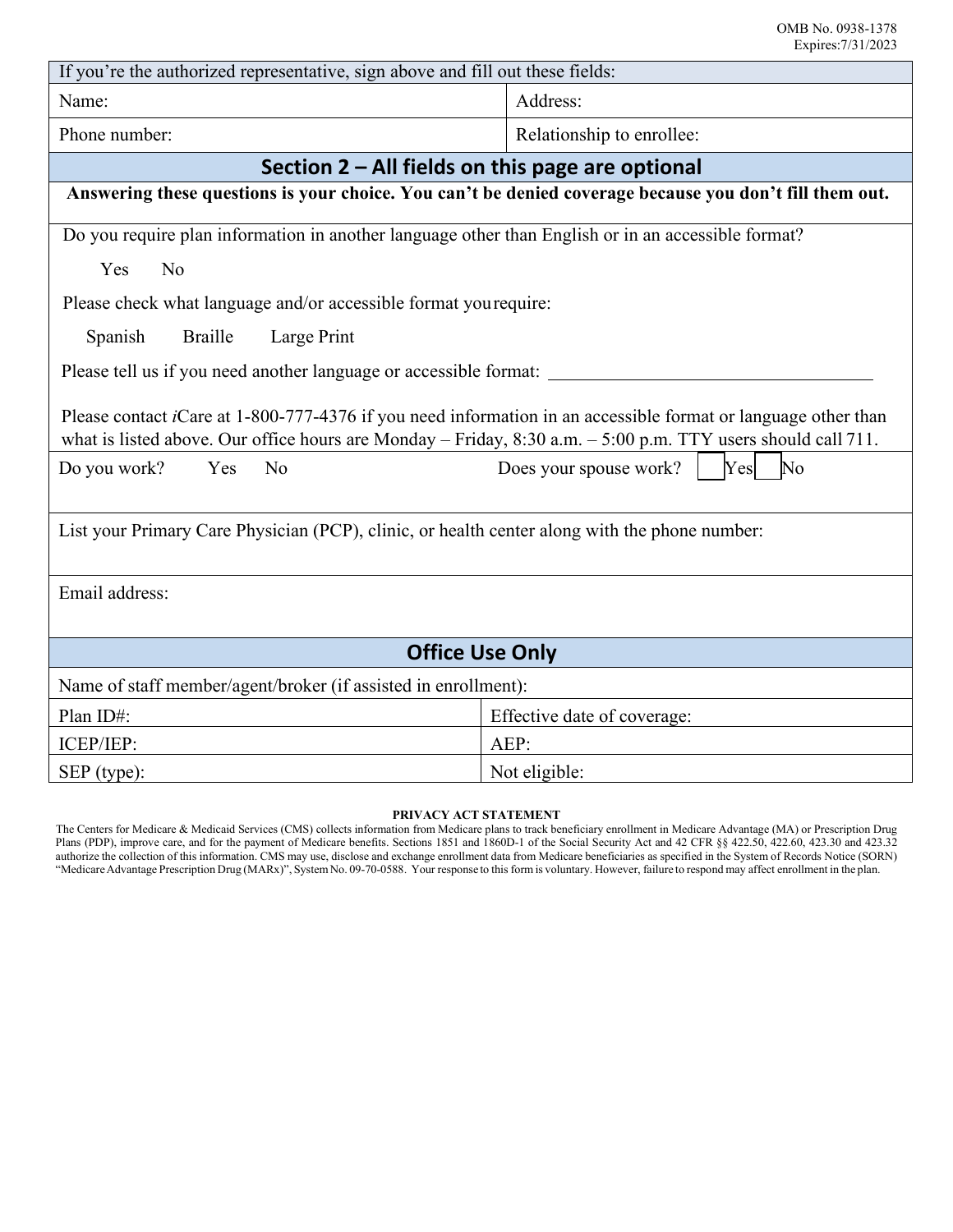#### **Notice Informing Individuals About Nondiscrimination and Accessibility Requirements: Discrimination is Against the Law**

Independent Care Health Plan complies with applicable Federal civil rights laws and does not discriminate on the basis of race, color, national origin, age, disability, gender identity, or sex.

Independent Care Health Plan does not exclude people or treat them differently because of race, color, national origin, age, disability, gender identity, or sex.

Independent Care Health Plan:

- Provides free aids and services to people with disabilities to communicate effectively with us, such as:
	- o Qualified sign language interpreters
	- o Written information in other formats (large print, audio, accessible electronic formats, other formats)
- Provides free language services to people whose primary language is not English, such as:
	- o Qualified interpreters
	- o Information written in other languages

If you need these services, contact Customer Service at 1-800-777-4376 (TTY: 1-800-947-3529), 24 hours a day, 7 days a week (Office hours: Monday – Friday, 8:30 a.m. – 5:00 p.m.). If you believe that Independent Care Health Plan has failed to provide these services or discriminated in another way on the basis of race, color, national origin, age, disability, gender identity, or sex, you can file a grievance with our Grievance and Appeals Coordinator, 1555 North RiverCenter Drive, Suite 206, Milwaukee, Wisconsin 53212, 1-800-777-4376 (TTY: 1-800-947-3529), F: 414-918- 7592; or [info@icarehealthplan.org.](mailto:info@icarehealthplan.org) You can file a grievance in person or by mail, fax, or email.

If you need help filing a grievance the Grievance and Appeal Coordinator is available to help you. You can also file a civil rights complaint with the U.S. Department of Health and Human Services, Office for Civil Rights electronically through the Office for Civil Rights Complaint Portal, available at *[https://ocrportal.hhs.gov/ocr/portal/lobby.jsf,](https://ocrportal.hhs.gov/ocr/portal/lobby.jsf)* or by mail or phone at: U.S. Department of Health and Human Services, 200 Independence Avenue SW., Room 509F, HHH Building, Washington, DC 20201, 1-800-368-1019, 800-537-7697 (TDD). Complaint forms are available at *[http://www.hhs.gov/ocr/office/file/index.html.](http://www.hhs.gov/ocr/office/file/index.html)*